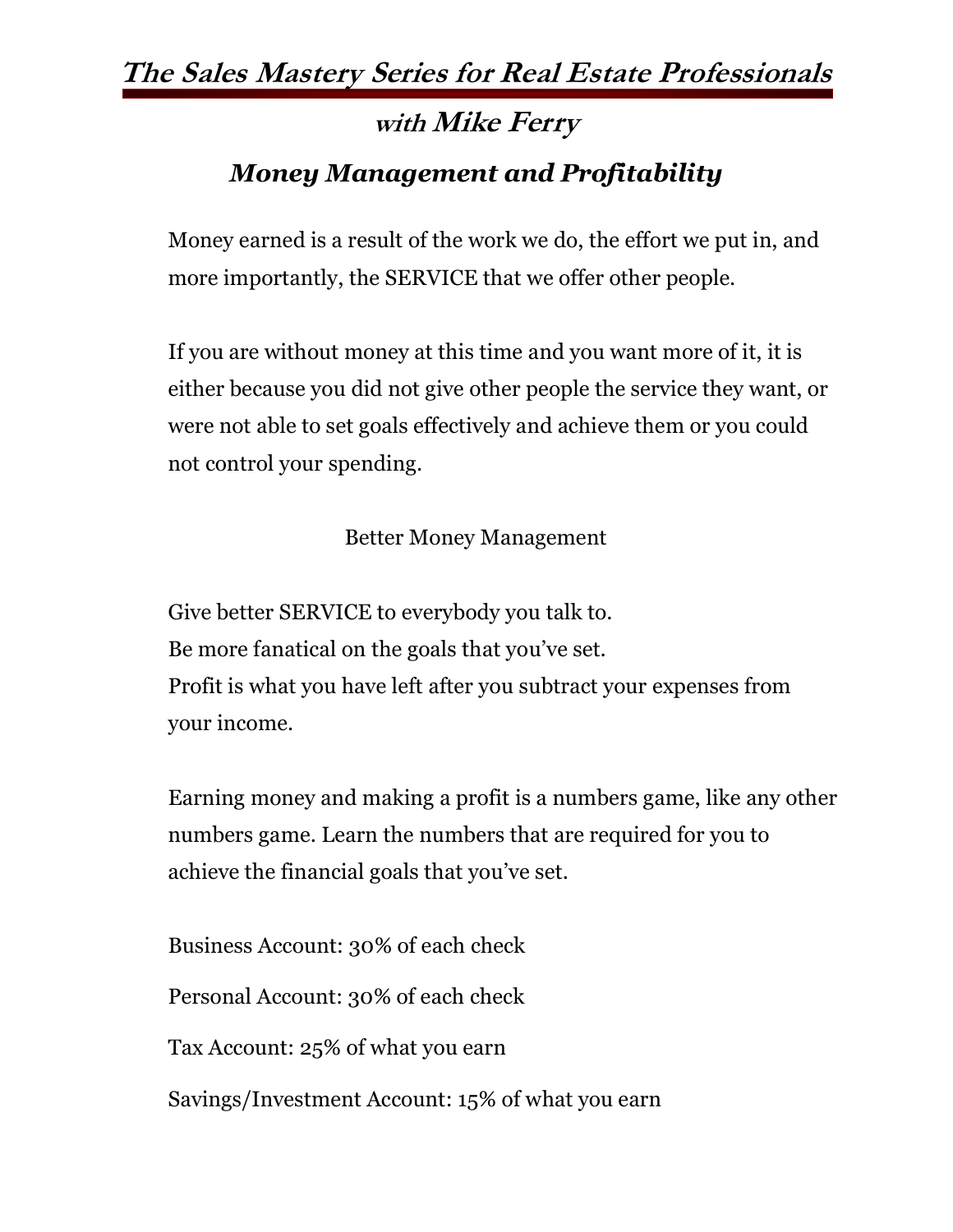### **Money Management and Profitability Page** 2

With 4 separate accounts:

- A. You learn to live personally on what you have
- B. You have money set aside for business expenses
- C. You have money set aside for taxes
- D. You have a savings or investment account

Traditional real estate office:

Your business expenses = 18-20% of your gross income

High commission real estate office:

Your business expenses = 30-35% of gross income